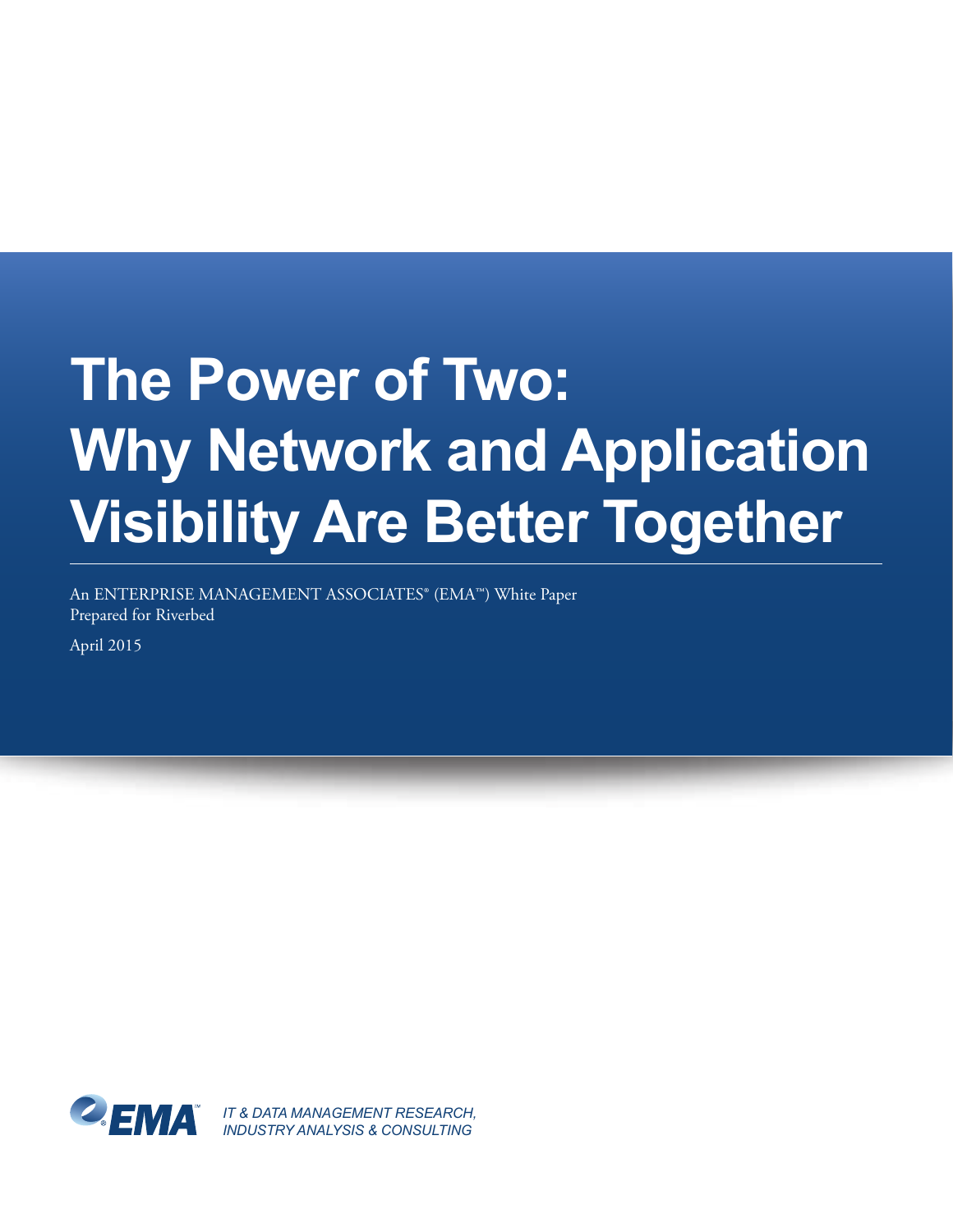#### **Table of Contents**

| Barriers to Unified Visibility: What Keeps Networks and Applications Separated?  2 |  |
|------------------------------------------------------------------------------------|--|
|                                                                                    |  |
|                                                                                    |  |
|                                                                                    |  |
|                                                                                    |  |

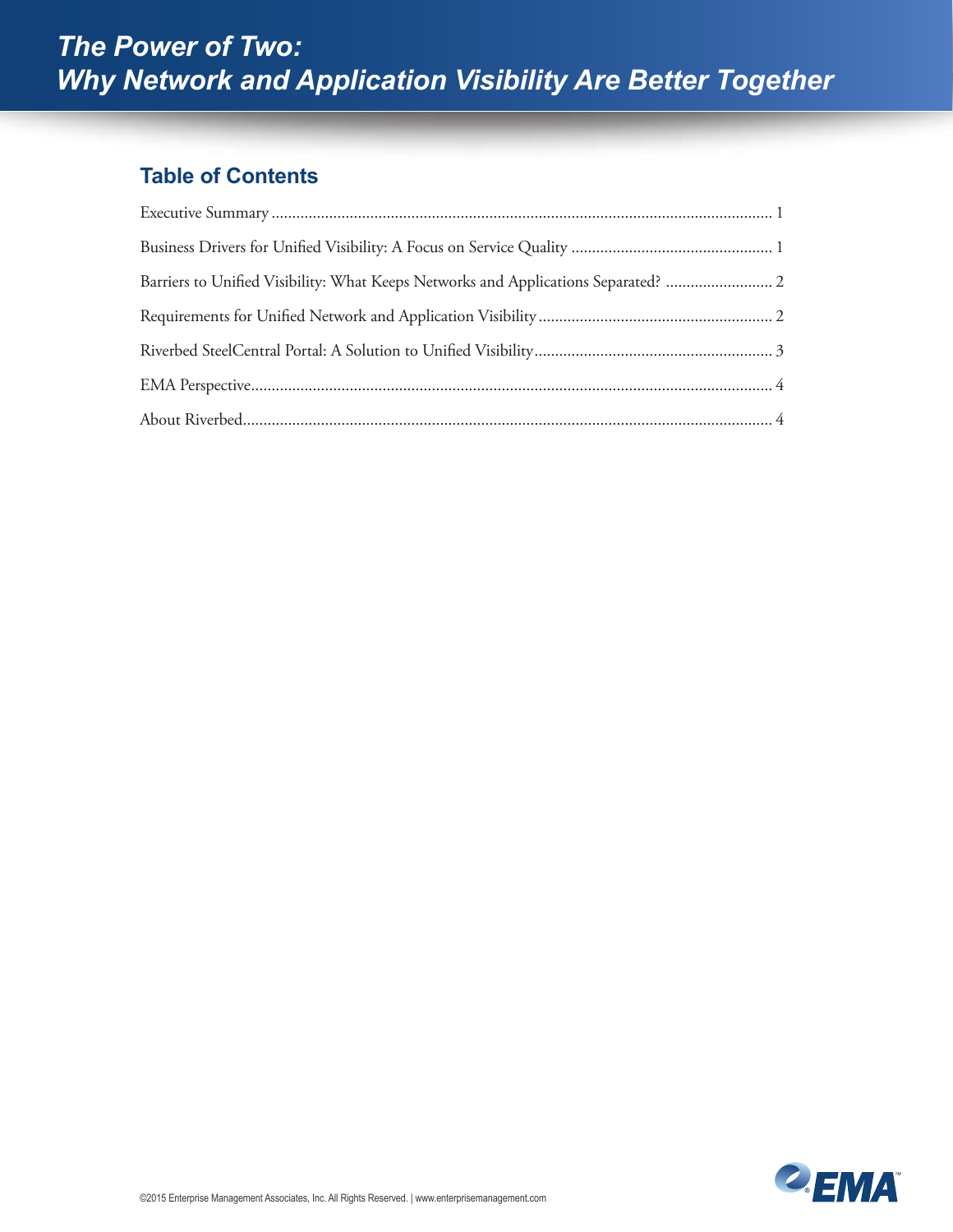#### <span id="page-2-0"></span>**Executive Summary**

Enterprises have long considered live visibility into both network and application activity to be "musthaves" for many aspects of IT planning and operations. But the greatest value and impact is achieved when those two viewpoints are brought together so that relationships and dependencies can be revealed and understood by multiple relevant stakeholders. Never has this need for unified visibility been more critical than it is with the move to the hybrid enterprise, through which IT leverages a mix of on-premises and cloud-based resources to meet the needs of the served organization. This report reviews the primary challenges that IT teams face in establishing unified visibility and the key requirements that management solutions must meet to address those challenges, and it examines a Riverbed solution that has been specifically designed to offer a path to success.

# **Business Drivers for Unified Visibility: A Focus on Service Quality**

The network usually receives the blame for poor application performance. Sometimes this blame is warranted, but finding the truth behind service degradation is often difficult. IT operations teams need unified visibility into how applications interact with the network in order to assure service quality. However, unified visibility requires a detailed view of application dependencies overlaid with live data insights into application and networked-infrastructure performance, giving the operations team a cohesive view of service quality.

Many enterprises are experiencing a business environment where application and network performance and availability are essential to generating revenue and maintaining customer relationships. In a recent study by Enterprise Management Associates (EMA), IT decision makers identified "ensuring network performance" as their number one data center challenge. <sup>1</sup> Another EMA study revealed a shift in operational priorities for IT organizations, with 66% of enterprises saying they had increased their emphasis on service quality as a measure of success for the network management team and 55% identifying application performance as another measure of network management success that is growing in importance.<sup>2</sup>

Addressing these new business drivers is no simple task. Outages are still a common problem. EMA research revealed that 51% of enterprises experience network-related outages several times a month, if not more often.<sup>3</sup> The same study revealed that 50% of enterprises experience application-related outages at least several times a month. In response to this environment, enterprise IT organizations have new requirements for their monitoring tools. This research found that two out of every five enterprises now require that network management tools be integrated with application performance management tools. Furthermore, with rapid rollouts of applications and services via the cloud and agile development methods, enterprises want a better understanding of application-to-infrastructure interdependencies. EMA research on advanced operations analytics and one-on-one interviews with operations teams have demonstrated that enterprises experience dramatic improvements in performance and availability when they apply application discovery and dependency mapping (ADDM) tools to their infrastructure and integrate those tools with performance monitoring tools. <sup>4</sup>



<sup>&</sup>lt;sup>1</sup> EMA, "Obstacles and Priorities on the Journey to the Software-Defined Data Center," January 2014.

<sup>&</sup>lt;sup>1</sup> EMA, "<u>Obstacles and Priorities on the Journey to the Software-Defined Data Center," January 2014.<br><sup>2</sup> EMA, "<u>[Managing Networks in the Age of Cloud, SDN, and Big Data: Network Management Megatrends 2014](http://www.enterprisemanagement.com/research/asset.php/2749/Managing-Networks-in-the--Age-of-Cloud,-SDN,-and--Big-Data:-Network-Management-Megatrends-2014)," April 2014.<br><sup></u></u></sup>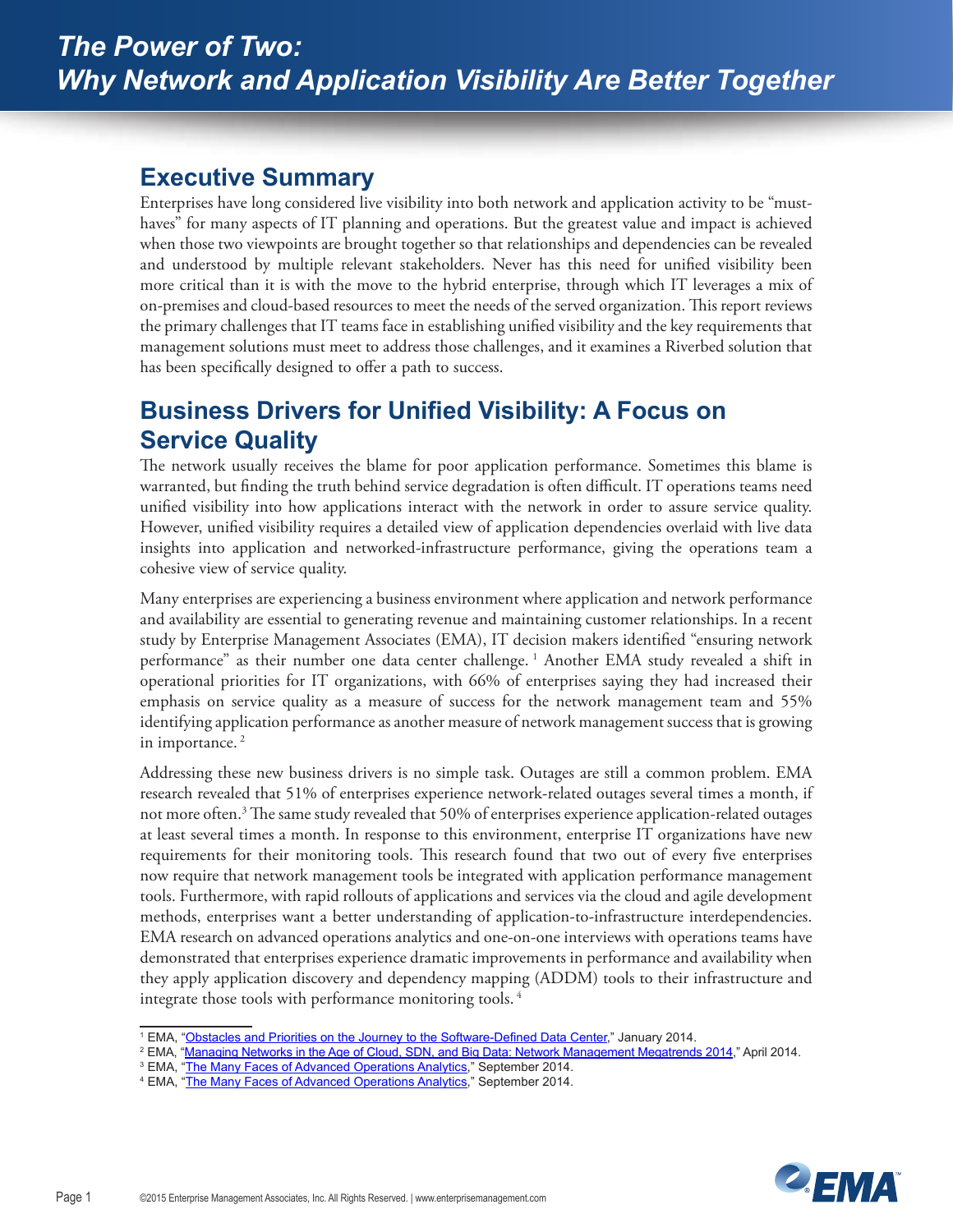## <span id="page-3-0"></span>**Barriers to Unified Visibility: What Keeps Networks and Applications Separated?**

Many IT operations teams have a compartmentalized or fragmented approach to management tools, which presents a natural barrier to unified visibility. For instance, EMA research<sup>5</sup> has consistently found that network management teams regularly use between four and 10 different monitoring tools. This proliferation of standalone tools adds complexity to performance management efforts.

When that type of tool proliferation is combined with the siloed nature of data center operations, monitoring becomes even more complex. IT organizations have evolved to have multiple functional teams tasked with managing separate technology stacks, including networks, servers, and applications. Each functional team has its own silo of monitoring tools to manage these technology domains. In most cases, these tools have evolved in isolation from each other. In a troubleshooting situation, each team turns to its own tools for root-cause analysis. There is no shared collaborative data set that gives an end-to-end view of services.

The source of performance problems might not be immediately obvious to a siloed management tool because the root cause might have to do with the relationships between infrastructure layers rather than with one particular part of the infrastructure. For instance, network managers will use a network performance management tool, and application administrators will use an application performance management tool. Both tools might detect performance degradation, but neither is able to get to the root cause of the issue on its own. Other times, none of the tools will detect a problem at all, and the o operations team will only become aware of them when users complain. Consequently, operations teams will blame each other for a service problem rather than working together to resolve it. This situation can have a negative cascading effect on enterprises that require an agile IT organization. Operational overhead increases as valuable engineering resources are devoted to resolving issues, service interruptions last longer, and IT operations becomes less responsive to new business initiatives.

A true unified visibility platform that pulls together network and application monitoring can solve this siloed operational model, but the path to integration is not entirely clear. These monitoring tools have evolved separately over the years, and aligning these very different data sources into something that is useful and usable is challenging.

# **Requirements for Unified Network and Application Visibility**

As enterprise applications become more componentized and networked, an understanding of relationships and dependencies between infrastructure and application elements is critical. A unified visibility architecture must be able to understand and present the relationships between application components and network components to provide an end-to-end view of a networked application. An ADDM tool can provide a good foundation for this relationship presentation. The unified visibility architecture should also provide near real-time data on the health and performance of application and infrastructure components within the context of the relationships and dependencies presented. This data can come from multiple sources, including network monitoring and application monitoring platforms. As the unified visibility tool pulls together and correlates this data from platforms that are typically used in isolation by siloed operations teams, IT starts to develop a 360-degree view of the health and performance of its applications and services.

<sup>5</sup> EMA, "<u>[Managing Networks in the Age of Cloud, SDN, and Big Data: Network Management Megatrends 2014](http://www.enterprisemanagement.com/research/asset.php/2749/Managing-Networks-in-the--Age-of-Cloud,-SDN,-and--Big-Data:-Network-Management-Megatrends-2014)," April 2014.</u>

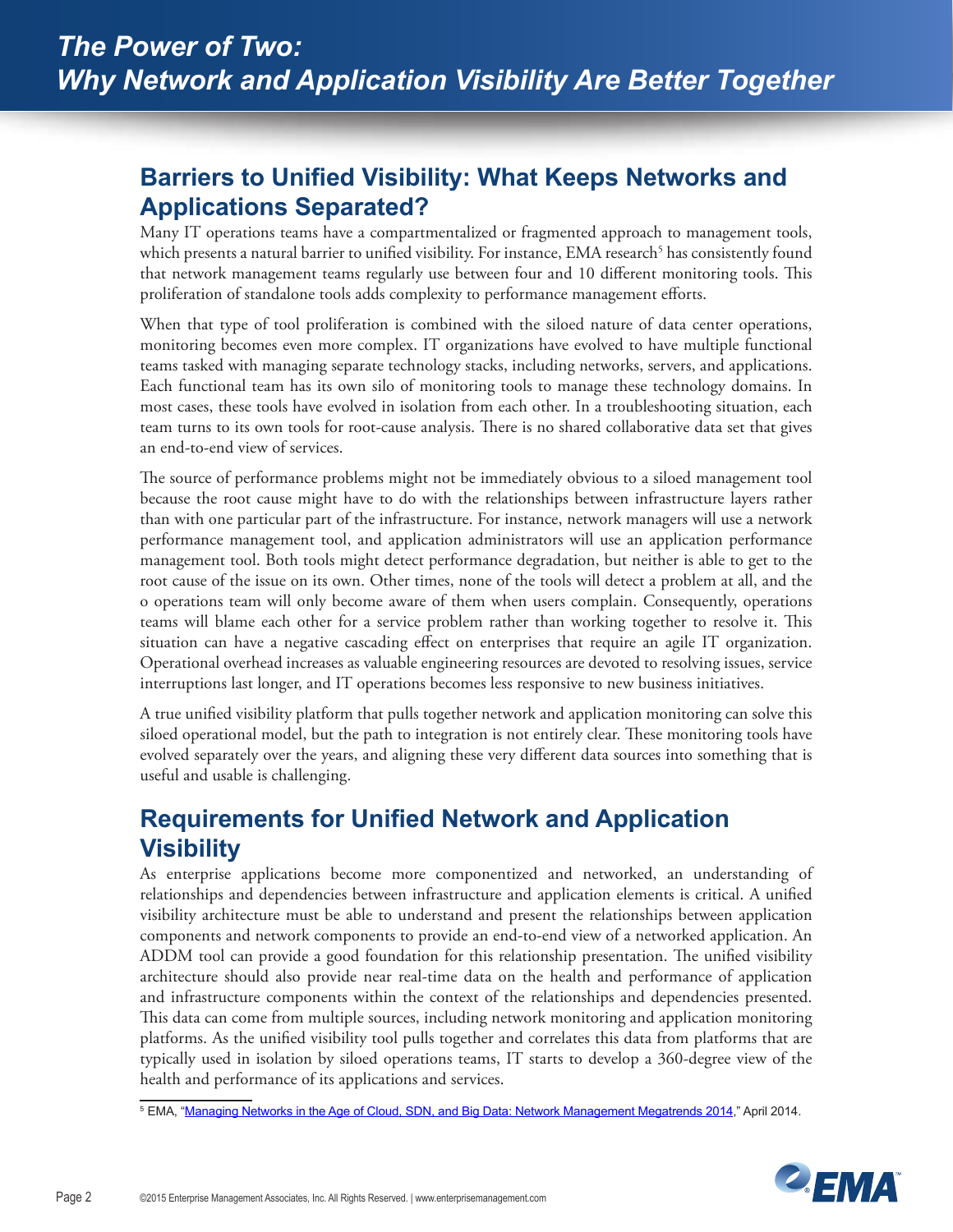<span id="page-4-0"></span>Multiple functional groups in the IT organization will need to use a unified visibility solution so that the silos can collaborate on service problems. Given that administrators and engineers with diverse skill sets will be sharing the unified visibility platform, it should be easy to use and should facilitate collaboration across multiple IT functions. Furthermore, this unified visibility should be made available to line of business managers and application stakeholders so that they are aware of IT's ability to maintain application performance and resolve service problems. This extension of infrastructure visibility will reinforce the value of IT to the business.

## **Riverbed SteelCentral Portal: A Solution to Unified Visibility**

Riverbed's new SteelCentral Portal provides end-to-end visibility into end-user experience, network performance, and application performance. It's a front-end platform that draws monitoring data from Riverbed's suite of SteelCentral performance management products to provide a unified visibility console for IT operations teams.

The building blocks of SteelCentral Portal are two Riverbed technologies that were previously two distinct offerings. The first core technology is Riverbed's RPM Dashboards, a first-generation front-end dashboard and reporting engine that presented data from Riverbed's SteelCentral family of network and application performance management products. The second core technology is OPNET AppMapper, an end-to-end ADDM platform for enterprise applications and services. While AppMapper presented logical views of application and infrastructure dependencies, it did not present live performance data. To find that information, administrators had to dive into RPM Dashboards or individual monitoring tools.

By combining RPM Dashboards and AppMapper into a new front-end platform, Riverbed's SteelCentral Portal provides a single source of truth about application performance. It integrates user experience, application performance, system performance, and network performance data from any combination of these four Riverbed SteelCentral products:

- **• SteelCentral NetSensor** (formerly OPNET AppSensor Xpert) An infrastructure component monitoring platform that tracks the health and performance of network devices, servers, storage systems, and application components. It collects data through synthetic testing and protocols, such as Simple Network Management Protocol (SNMP) and Windows Management Instrumentation (WMI), to track device information.
- **• SteelCentral NetProfiler** (formerly Cascade Profiler) A network monitoring and reporting platform that analyzes and presents packet capture data from SteelCentral NetShark, flow data from SteelCentral Flow Gateway, and network data from Riverbed's SteelHead WAN optimization appliances.
- **• SteelCentral AppResponse** (formerly OPNET AppResponse Xpert) A network-based application performance management technology that combines application transaction data, enduser experience monitoring, and network intelligence for visibility into application performance.
- **• SteelCentral AppInternals** (formerly OPNET AppInternals Xpert) An application performance management platform that combines end-user experience monitoring, code-level application transaction tracing, and deep application component monitoring.

Riverbed has emphasized ease of use with SteelCentral Portal. Upon installation, it offers automatic and guided discovery and setup. Given that IT operations teams can use any combination of the four SteelCentral monitoring platforms as data sources for the technology, Portal is designed to automatically choose the best data sources when populating its interface with performance information.

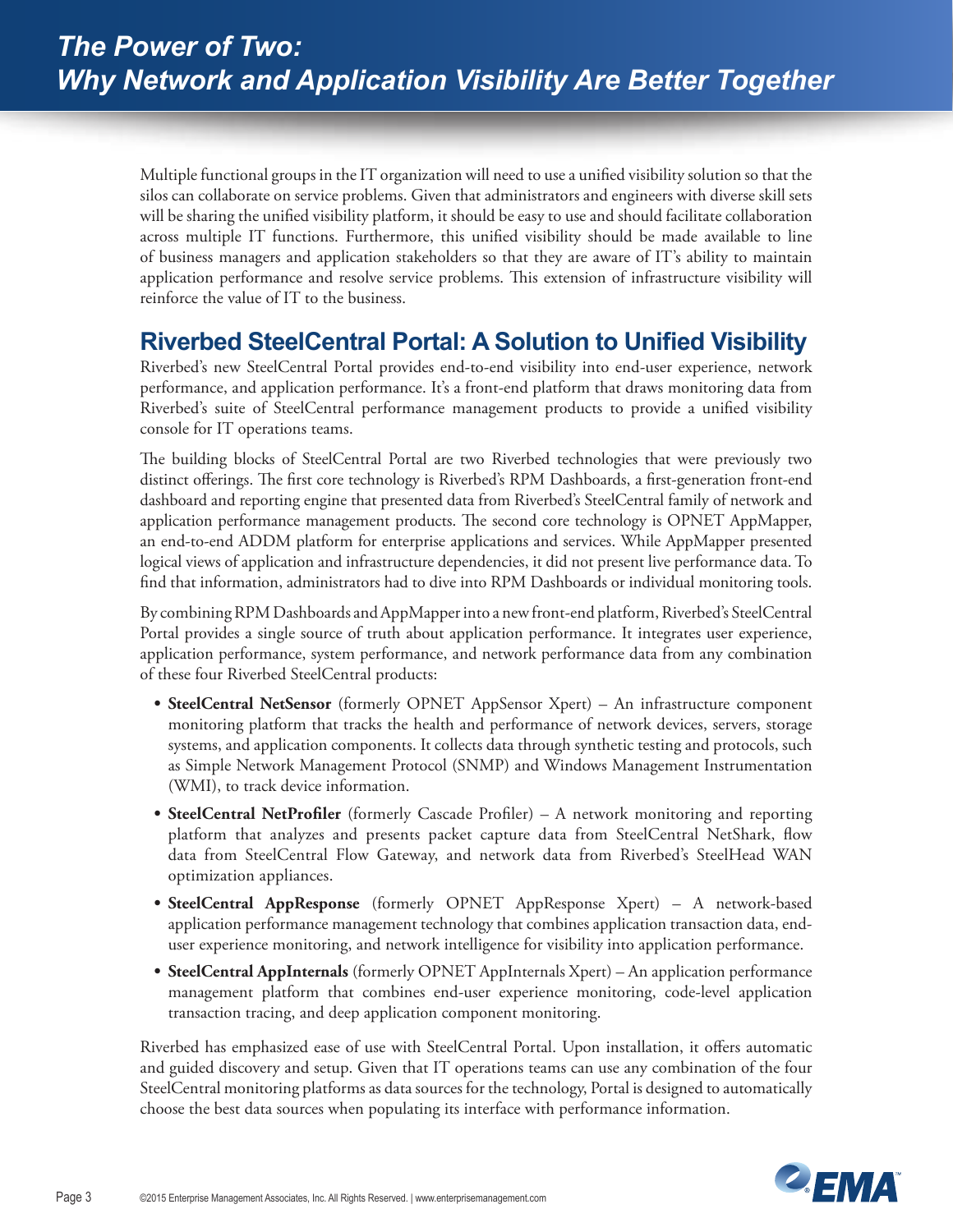<span id="page-5-0"></span>IT operations teams can get up and running quickly with Portal, which presents an application dependency map with real-time, integrated performance data. When administrators identify a trouble spot on the application map, they can dive deeper by clicking into the map for reporting and root-cause analysis capabilities.

Riverbed has also emphasized collaboration with Portal. It serves as a common front-end interface for a group of monitoring tools that are typically used by separate administrative teams in the data center. Portal gives network, infrastructure, user experience management, and application teams a single shared source of infrastructure visualization and performance data for troubleshooting service issues. It also offers role-based views tailored to the functional areas for which administrators are responsible, as well as summary insights for relevant managers, architects, and IT executives. Rather than working in isolation, these teams can work together, sharing the same monitoring data.

## **EMA Perspective**

After years of providing siloed monitoring tools to the various administrative functions of IT operations, the infrastructure management industry has recognized that this fragmented approach is untenable. At least half of enterprises experience application- and network-related outages on a monthly, if not weekly, basis. In a business environment where applications are critical to revenue generation and employee productivity, siloed IT operations is unacceptable.

Enterprises need unified visibility into applications and infrastructure so that IT operations teams can work together with a shared collaborative platform that streamlines workflows. In particular, application visibility and network visibility need to be better integrated. However, the vendors who offer the tools traditionally used to monitor network/infrastructure and application performance have developed them in isolation from each other. They use different sources of data and different models for presenting that data. Enterprises need network and application monitoring data presented as an end-to-end service assurance view, with insight into application dependencies and real-time data.

Riverbed SteelCentral Portal is a leading example of a front-end platform that pulls together multiple mature network and application performance management platforms into a unified visibility console. It gives everyone in IT operations an intuitive view of the various dependencies of a networked application, with real-time performance data overlaid. It also grants administrators a visual means of identifying service problems by diving deeper into the platform for reporting and troubleshooting. With Portal, IT operations can better collaborate on service problems and streamline their workflows for faster resolutions.

# **About Riverbed**

Riverbed, with more than \$1 billion in annual revenue, is the leader in Application Performance Infrastructure, delivering the most complete platform for the hybrid enterprise to ensure applications perform as expected, data is always available when needed, and performance issues can be proactively detected and resolved before impacting business performance. Riverbed enables hybrid enterprises to transform application performance into a competitive advantage by maximizing employee productivity and leveraging IT to create new forms of operational agility. Riverbed's 26,000+ customers include 97% of the Fortune 100 and 98% of the Forbes Global 100. Learn more at [www.riverbed.com](http://www.riverbed.com).